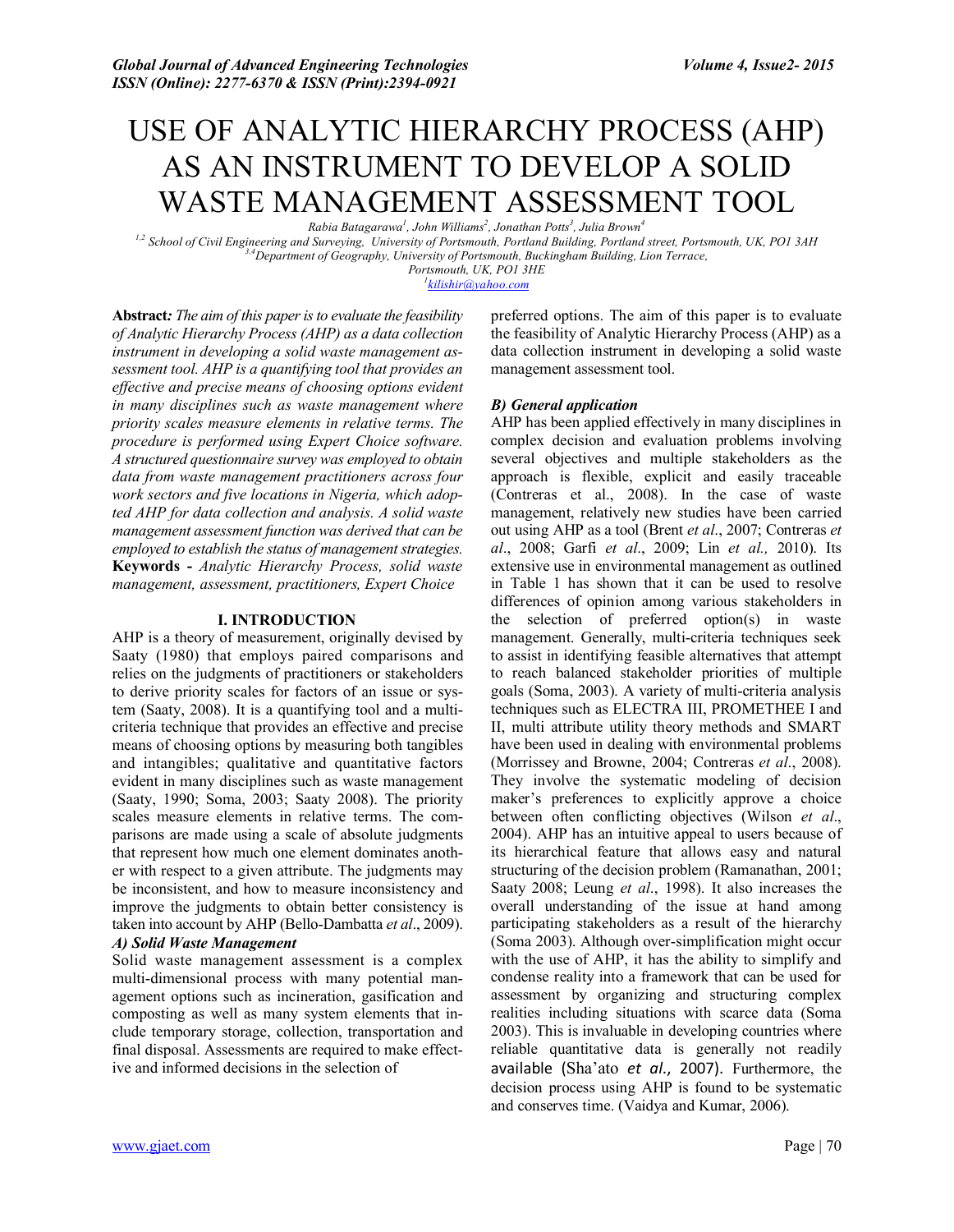| Reference                         | Country              | <b>Subject</b>            | Actors |
|-----------------------------------|----------------------|---------------------------|--------|
| Abba<br>et<br>al., 2013           | Malaysia             | Environmenta<br>l impacts |        |
| Chun-hsu<br>Lin et al.,<br>2010   | Taiwan               | E-Waste<br>policy         | 18     |
| Arnette et<br>al., 2010           | Virginia,<br>US      | Watershed<br>management   | 33     |
| Garfi et al.,<br>2009             | Algeria              | Waste<br>management       | 20     |
| Contreras<br>et al., 2008         | Boston,<br>USA       | Waste<br>management       |        |
| Sambasiva<br>n and Fei.<br>2008   | Malaysia             | <b>EMS</b>                | 22     |
| Wattage<br>and<br>Mardle,<br>2008 | Srilanka             | Fisheries<br>Management   | 200    |
| Contreras<br>et al., 2008         | Boston,<br>USA       | Waste<br>management       |        |
| Sambasiva<br>n and Fei,<br>2008   | Malaysia             | <b>EMS</b>                | 22     |
| Wattage<br>and<br>Mardle,<br>2008 | Srilanka             | Fisheries<br>Management   | 200    |
| <b>Brent</b><br>et<br>al., 2007   | S/Africa;<br>Lesotho | SD & Waste<br>Management  | 11     |
| Shin et al.,<br>2007              | Korea                | Nuclear<br>projects       | 48     |
| Soma,<br>2003                     | Trinidad &<br>Tobago | Fisheries<br>Management   |        |
| Lai et al.,<br>2002               | Hong<br>Kong         | Multi-media               | 622    |
| Leung<br>et<br>al., 1998          |                      |                           | 34     |

Table 1: Some studies employing AHP

www.gjaet.com Page | 71 The nine-point comparison scale used to generate quantitative measurement is somewhat technical and requires a description (Soma, 2003). In addition to the relative importance of criteria determined by the procedure, relative contributions of the factors

influencing the criteria are also decided by AHP (Saaty, 2008; Leung *et al*., 1998). The sophisticated and userfriendly software developed for AHP, Expert Choice, is quick and has the multiple function of building up the issue, data processing and analysis including inconsistency measurement (Leung *et al*., 1998; Soma, 2003). Also, it does not require specialists for implementation (Dodgson *et al*., 2009).

Despite its growing application in many fields (Vaidya and Kumar, 2006), AHP had an initial limitation of ranking irregular that can presently be avoided by employing the geometric mean and the weighted geometric mean rule that preserves the underlying mathematical structures (Saaty, 1990). However, proving this mathematically is beyond the scope of this study. The AHP procedure is a complete aggregation method of the additive type and compensation between good scores on some criteria and bad scores on others during the aggregation can lead to loss of important information (Macharis *et al*., 2004). However, the scores of the indicators used are generally provided to identify areas of strength and weaknesses to counteract this negative feature of the process.

## **II. METHODOLOGY**

A structured questionnaire survey using AHP as data collection instrument was employed in this research to determine the preference of practitioners on issues of sustainable waste management. As a multi-criteria technique, it has a practical nature that takes into account the complexity of different aspects and interests that are often conflicting within and outside the waste management system (Zahedi, 1986; Leung *et al*., 1998). The complexity of the waste management exists due to diversity of its stakeholders and their opinions and large amount of factors that influence the system. The issue of participation and acceptance of results by stakeholders is one of the most important aspects and objectives that must be considered in sustainable waste management. Effective waste management is dependent upon achieving informed consensus amongst interested parties and can be realized simply with the application of AHP (Petts, 1994; Garfi *et al*., 2009).

## *AHP – The procedure*

The AHP procedure involved the following steps (Zahedi, 1986; Rangone, 1996):

- Developing a hierarchical structure of the decision problem in terms of overall objective, criteria, sub-criteria and decision alternatives
- Determining, on pair wise basis, the relative priorities of criteria and sub-criteria that express their importance in relation to the element at the higher level
- Estimating the relative weights of decision elements using the 'eigenvalue' method, which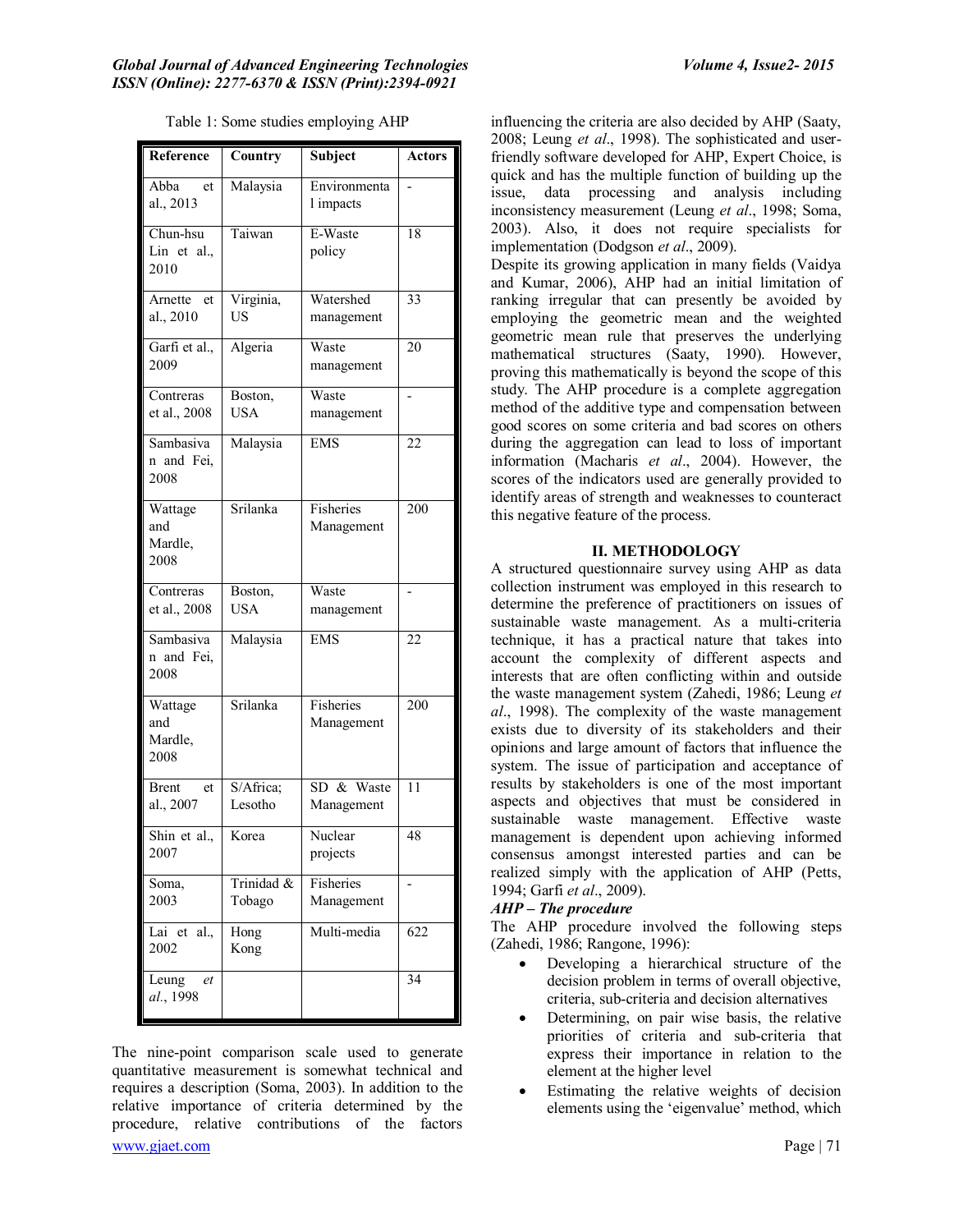indicates the significance of each criteria and principle





## *A) Hierarchical structure*

A hierarchy is defined as a stratified system for organizing ideas, people or things whereby each element of the system, except the goal of the hierarchy falls in a level and is subordinate to other elements in the levels above (Saaty, 1980). The hierarchical structure is a graphical representation that generally provides better understanding of the issue(s) at hand. They are validated by ensuring the structure is logical and complete (Saaty and Shih, 2009). The hierarchy in this study was achieved by the breakdown of sustainable development with respect to solid waste management into aspects at the second level and factors at the third. Elements that have the same properties are grouped together and are related according to their influence on the next level

#### *B) Pair wise comparisons*

The AHP uses pair wise comparisons of elements to pair off all individual aspects and factors, and the end results compiled into a decision matrix (Bello-Dambatta *et al*., 2009). It assigns a greater rating to elements with greater importance or impact. 9 on the left while 9 on the right depict extreme importance of administrative aspect over environmental aspect. An example of a pair wise comparison of two aspects (environmental versus administrative aspects) is shown in figure 4.2 with an accompanying scale interpretation. In the same way, 7 indicates very strong importance, 5 strong, 3 moderate and 1 equal importance of the two elements under consideration (Saaty, 2008). This is carried out by expert choice.

## *C) Expert choice software*

The elements compared at a peer level using the pair wise comparison are transferred from the questionnaire survey into the expert choice software for each participant to determine weights of elements. To determine the relative importance of three peer-level

elements presented in Figure 3.3 for example, a 3 x 3 matrix is formed and weights are determined using the eigenvector matrix (Al-Harbi, 2001; Ngai and Chan, 2005).

|                              | Table 2: Criteria for Environmental aspects |  |  |  |  |  |                 |  |
|------------------------------|---------------------------------------------|--|--|--|--|--|-----------------|--|
| Air Quality                  |                                             |  |  |  |  |  | Q <sub>10</sub> |  |
| Water Quality                |                                             |  |  |  |  |  |                 |  |
|                              |                                             |  |  |  |  |  |                 |  |
| Significantly more important |                                             |  |  |  |  |  | Equal           |  |
| Significantly more important |                                             |  |  |  |  |  |                 |  |
|                              |                                             |  |  |  |  |  |                 |  |

| Air Quality                            |  |  |  |  |  |  |  |  |
|----------------------------------------|--|--|--|--|--|--|--|--|
| Resource conservation                  |  |  |  |  |  |  |  |  |
|                                        |  |  |  |  |  |  |  |  |
| Significantly more importance<br>Equal |  |  |  |  |  |  |  |  |
| Significantly more important           |  |  |  |  |  |  |  |  |
|                                        |  |  |  |  |  |  |  |  |

| Water Quality<br>Resource conservation |  |  |  |  |  |  | O 12 |       |
|----------------------------------------|--|--|--|--|--|--|------|-------|
|                                        |  |  |  |  |  |  |      |       |
| Significantly more important           |  |  |  |  |  |  |      | Equal |
| Significantly more important           |  |  |  |  |  |  |      |       |

With n being the number of elements in a level,  $n(n-$ 1)/2 number of judgments are required to develop the matrix (Al-Harbi, 2001). In this example, the three judgments are required to compare air quality, water quality and resource conservation presented in Figure 3.3 (Al-Harbi, 2001).

Table 3: The matrix determined from the judgment is:

|       | Air | Water | <b>RC</b> |
|-------|-----|-------|-----------|
| Air   |     |       |           |
| Water |     |       |           |
| RC    |     |       |           |

Reciprocals are automatically assigned in each pairwise comparison and normalized to give (Al-Harbi, 2001);

|           | Air | Water | <b>RC</b> |
|-----------|-----|-------|-----------|
| Air       |     |       |           |
| Water     |     |       |           |
| <b>RC</b> |     |       |           |
| Sum       |     |       |           |

The normalized principal Eigen vector is obtained from;

| $+ +$ |  |  |  |
|-------|--|--|--|
| Water |  |  |  |
| . .   |  |  |  |

Therefore air quality and water quality have weights of 0.2 each while resource conservation has 0.6 that is three times more important than air or water quality.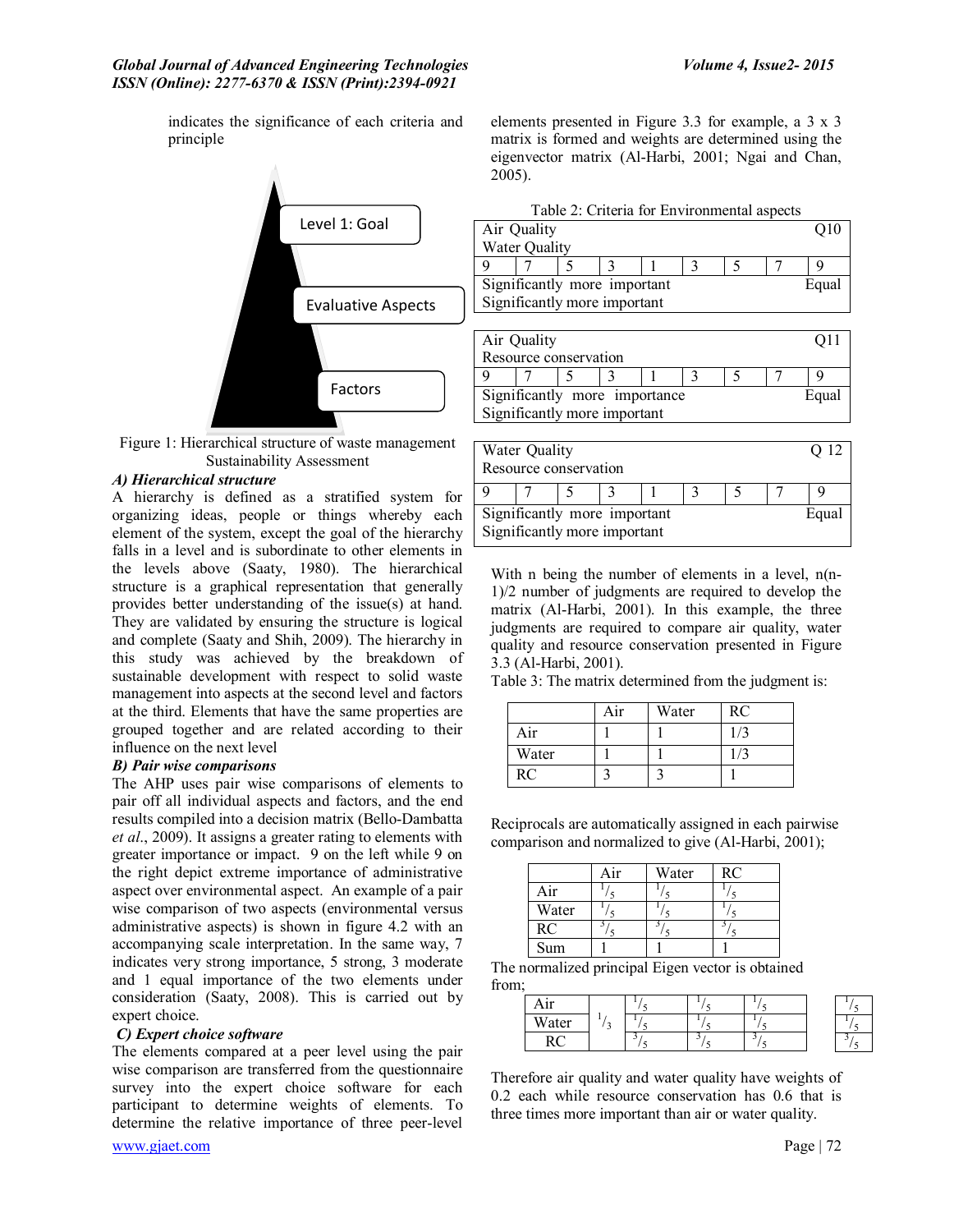## *D) Participants*

Four groups of practitioners for the questionnaire administration and AHP application are Federal Government, state/local government sector, private sector – formal and informal, and academic sector.

The sectors of practitioners outlined represent individuals whose professional knowledge and value judgments are required to achieve realistic weightings of factors and aspects governing any waste management scheme. These four groups have been adopted in a combination of one two, three or all four in the studies outlined in Table1. Value judgments are expressions of preferences among alternatives based on priorities or trade-offs (Otway and von Winterfeldt 1992).

In line with recent practice, practitioners involved in studies were selected based on one or more of the following criteria (Noble, 2004): previous experience in at least one of the system components; current or previous leadership or management role in one or more of the specialty areas of the waste management scheme; representation of four work sectors evidenced in waste management in Nigeria; representation of affected geographic area; at least five years of combined and combined and professional experience in Environmental and/or waste management; publications, participation in professional meetings and symposium and current or previous memberships on environmental and/or waste management bodies; practicality given time and resources available

Adequacy of the size of sample group is demonstrated by studies carried out where expert judgments are employed demonstrated in table 4.1. According to Turnoff (1975), a participant number of ten is sufficient to make the required judgment(s) (Noble, 2004) particularly for AHP as supported by Sambasivan & Fei (2008).

## *E) Study locations*

The survey was carried out in five locations to capture Nigeria's multiple ethnic groups and diverse cultures; Abuja, Lagos, Kaduna, Maiduguri due to apparent differences in waste management practices across the country. In addition, legislation between individual states varies due to some degree of autonomy given to the state governments.

The cities listed are major cities in Nigeria with Kaduna representing the guinea savannah climatic zone, which covers approximately 40% of the country (Adejuwon, 2006). Port-Harcourt covers the mangrove swamp zones of the extreme south while Lagos in the southwest represents the fresh water swamp zones. The sudan and sahel savannah is represented by Maiduguri in the north-east while the montane (Adejuwon, 2006). Abuja situated within the guinea savannah climatic zone is adopted as the federal capital territory

## *F) The structured questionnaire survey*

The structured questionnaire administration adopted in this study consists of the researcher obtaining responses to a set of consistent questions from practitioners and then circling their preferences. The set of questions are the same for all researchers and follow the same sequence. An explanation of the purpose of the investigation and pair wise comparison method of selecting preferences and the measure of their intensity is also described prior to the questions. The Respondents are given an exact copy of the questionnaire during the questionnaire administration.

## *G) Data processing and analysis*

Data from individual questionnaires was analyzed using AHP technique with Expert Choice software to determine the individual weightings assigned to aspects and factors by practitioners. Statistical analysis was used to generate the overall weightings of the aspects and factors, which was used to derive a function – the sustainability Index function. The non-parametric statistical analysis – Kruskal Wallis using Minitab 15 was applied to test for differences between sectors and locations.

## **III. RESULTS AND DISCUSSION**

Data was effectively collected from practitioners using the AHP as an instrument of data collection. In addition, the data was analyzed using the AHP procedure to show the overall significance apportioned to each aspect and factor that was employed to derive a sustainability function to appraise waste management strategies.

#### *A) The solid waste management sustainability assessment tool and function*

An assessment tool and a function were developed that can be used to establish an index of a given solid waste management strategy. AHP was applied using Expert Choice software to establish the individual weightings assigned by practitioners to sustainability assessment aspects and factors. The median weightings allocated by the individual practitioners are obtained for each factor and aspect using descriptive statistics to establish the overall weightings. Figure 4.1 shows overall weightings with aspects at the second level and factors at the third from the top. Results include the survey readministered to respondents with data inconsistencies of over 10% as prescribed by AHP.

## *i) Sustainability assessment function*

The overall weightings in the hierarchy are presented as a function of the sustainability index for the assessment of solid waste management strategies in Equation 1.  $SI = 0.065I_{1i} + 0.103I_{2i} + 0.103I_{3i} + 0.07J_{1i} + 0.073J_{2i} +$  $0.073$ **J**<sub>3i</sub> + 0.064**J**<sub>4i</sub> + 0.078**K**<sub>1i</sub> + 0.053**K**<sub>2i</sub> + 0.062**K**<sub>3i</sub> + (1) $0.037$ K<sub>4*i*</sub> +  $0.11$ L<sub>1*i*</sub> +  $0.11$ L<sub>2*i*</sub>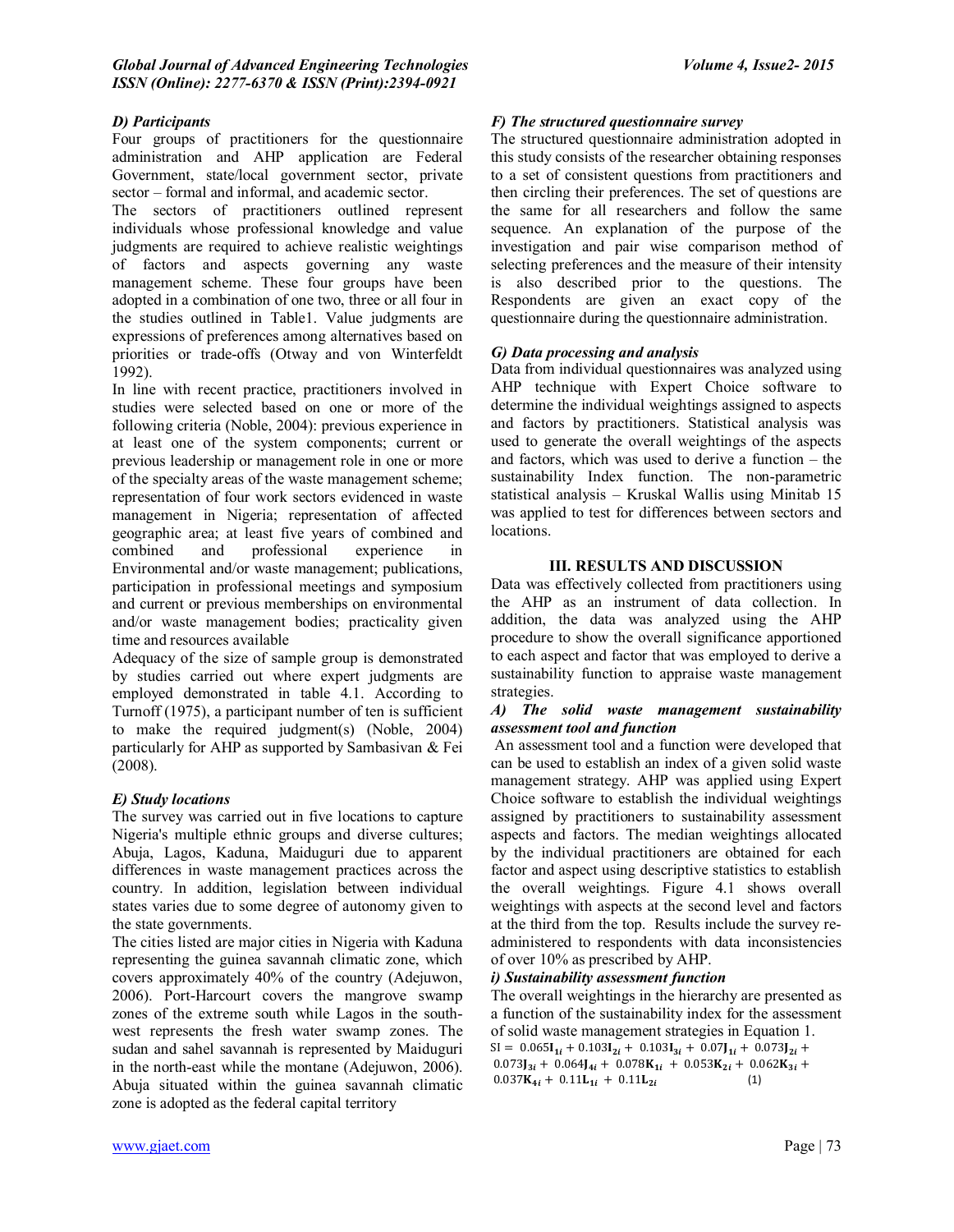| Environmental<br>indicators                       | Administrative<br>indicators               | Social<br>indicators                                           | Economic<br>indicators                   |
|---------------------------------------------------|--------------------------------------------|----------------------------------------------------------------|------------------------------------------|
| $I_{1i}$ - Air quality<br>indicators              | $J_{1i}$ - Policy<br>indicators            | $K_{1i}$ -<br>Health<br>indicators                             | $L_{1i} = Job$<br>creation<br>indicators |
| $I_{2i}$ - Water<br>quality<br>indicators         | $J_{2i}$ -<br>Management<br>indicators     | $K_{2i}$ -<br>Service<br>quality<br>indicators                 | $L_{2i}$ = Total<br>cost<br>indicators   |
| $I_{3i}$ - Resource<br>conservation<br>indicators | $J_{3i}$ -<br>Responsibility<br>indicators | $K_{3i}$ -<br>Stakehold<br>er<br>involveme<br>nt<br>indicators |                                          |
|                                                   | $J_{4i}$ -<br>Technologies<br>indicators   | $K_{4i} =$<br>Equity<br>indicators                             |                                          |

Table 4: Parameters in Equation one



Figure 2: The Hierarchical structure with weightings (Source - Original)

#### **IV. CONCLUSION**

www.gjaet.com Page | 74 AHP was applied effectively in data collection and analysis to build up a solid waste management assessment function using the structured questionnaire survey. The survey was carried out across practitioners from four work sectors – academic, federal government, state government and the private sectors; and five locations – Lagos, Kaduna, Maiduguri, Port-

Harcourt and Abuja. The study shows the potential of AHP as a suitable approach for developing an assessment tool in the field of solid waste management from to the function derived.

#### **REFERENCES**

- *1) Abba, A. H., Noora, Z. Z.,. Yusufa, R. O., Din, M. F. M.D., Abu Hassan, M. A. Assessing environmental impacts of municipal solid waste of Johor by analytical hierarchy process. Resources, Conservation and Recycling, 73 (2013), 188– 196.*
- *2) Adejuwon, J. O. (2006). Food crop production in Nigeria II. Potential effects of climate change. Climate Research, 32(3), 229-245.*
- *3) Arnette, A., Zobel, C., Bosch, D., Pease, J., & Metcalfe, T. (2010). Stakeholder ranking of watershed goals with the vector analytic hierarchy process: Effects of participant grouping scenarios. Environmental Modelling & Software, 25(11), 1459-1469.*
- *4) Bello-Dambatta, A., Farmani, R., Javadi, A., & Evans, B. (2009). The Analytical Hierarchy Process for contaminated land management. Advanced Engineering Informatics, 23(4), 433-441.*
- *5) Bottero, M., & Peila, D. (2005). The use of the Analytic Hierarchy Process for the comparison between microtunnelling and trench excavation. Tunnelling and underground space technology, 20(6), 501- 513.*
- *6) Brent, A., Rogers, D., Ramabitsa-Siimane, T., & Rohwer, M. (2007). Application of the analytical hierarchy process to establish health care waste management systems that minimise infection risks in developing countries. European Journal of Operational Research, 181(1), 403-424.*
- *7) Contreras, F., Hanaki, K., Al questionnaire response ramaki, T., & Connors, S. (2008). Application of analytical hierarchy process to analyze stakeholders preferences for municipal solid waste management plans, Boston, USA. Resources, Conservation and Recycling, 52(7), 979-991.*
- *8) Garfi, M., Tondelli, S., & Bonoli, A. (2009). Multi-criteria decision analysis for waste management in Saharawi refugee camps. Waste Management, 29(10), 2729-2739.*
- *9) Lai, V. S., Wong, B. K., & Cheung, W. (2002). Group decision making in a multiple criteria environment: A case using the AHP in software selection. European Journal of Operational Research, 137(1), 134-144.*
- *10) Leung, P. S., Muraoka, J., Nakamoto, S. T., & Pooley, S. (1998). Evaluating fisheries*